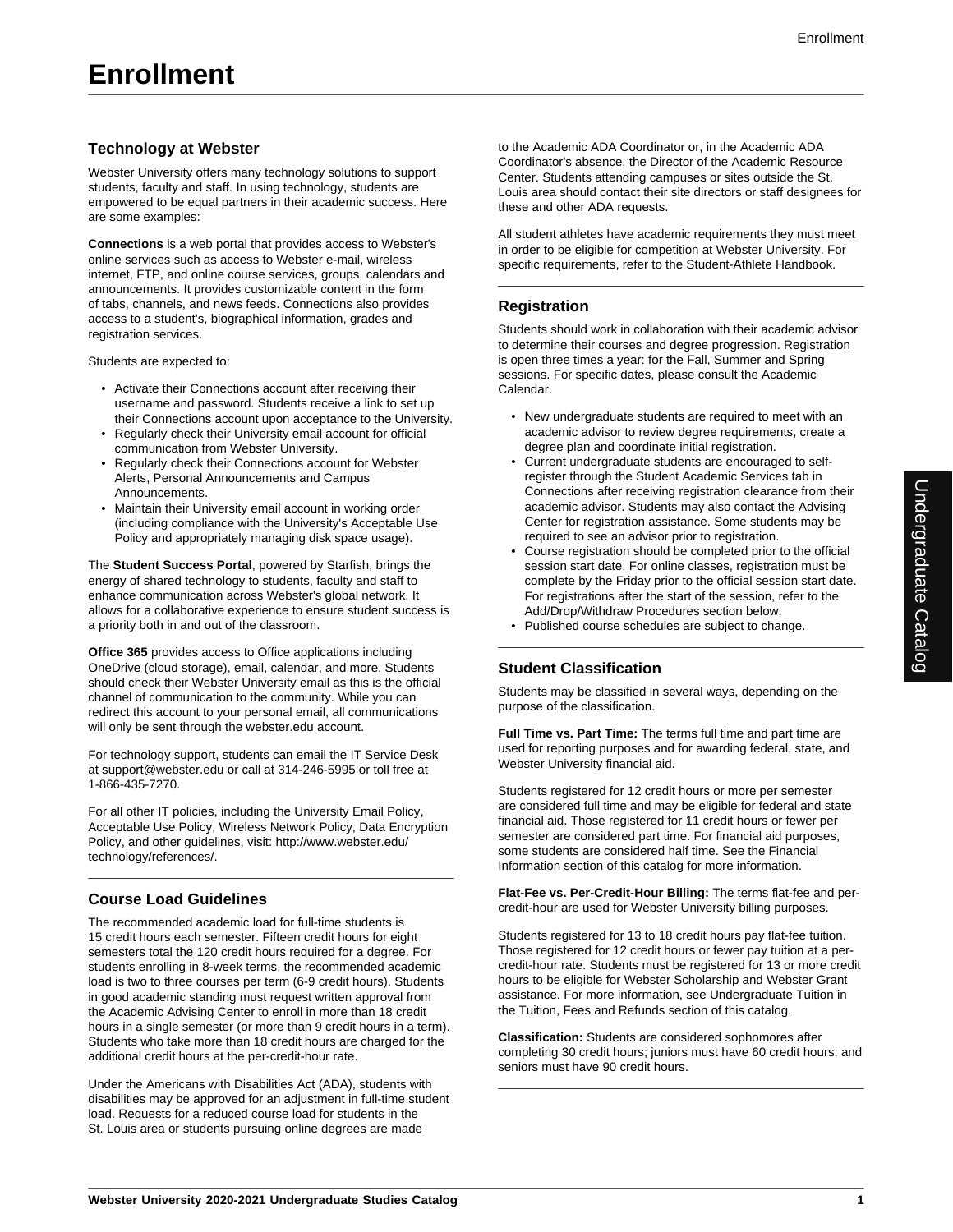# **Enrollment**

#### **Student Schedule Changes**

Students may change their schedules (drop/add) during the official drop/add period. Prior to the beginning of classes, students may add or drop classes with the approval of an academic advisor.

#### **Adding Courses**

Students may add a course up to the day of the first meeting of the class through their Connections account or with their academic advisor. If an exception is being requested to add a course after the first course meeting, the student must seek permission of the instructor in consultation with an academic advisor. If approved, the Advising Center or the Office of the Registrar will process the registration.

For online courses, students may add a course up to the Friday prior to the first day of classes through their Connections account or with their academic advisor. If an exception is being requested to add a course during the first week, the student must contact the Online Learning Center for instructor approval. If approved, the Online Learning Center will process the registration.

#### **Dropping Courses**

Students may drop a course through Friday of the first week of an eight-week, nine-week or semester course. Students may drop online through their Connections account or may contact an academic advisor. Informing the course instructor is not sufficient notice for dropping a course. Non-standard courses may follow a variable drop schedule; contact an academic advisor. The University reserves the right to drop students who do not attend class the first week of the term/semester. Students who do not log into their online class prior to the drop deadline will be dropped from the course.

#### **Changing Sections**

To change from one section of a course to another section of the same class, students must drop and add the courses during the drop/add period. Changing a section without following these procedures may result in no credit being awarded and potential probation or dismissal.

#### **Waitlist**

The university utilizes a waitlist system. The waitlist does not guarantee registration. Students should talk with their advisor to confirm registration.

## **Withdrawal from Courses**

Students may withdraw from a course through Friday of the sixth week of an eight-week, nine-week or semester course. Students may withdraw online through their Connections account or may contact an academic advisor. A grade of W will be recorded for the course on the academic record and transcript. Informing the course instructor is not sufficient notice to withdraw from a course, and may result in a WF, and is subject to standard academic policies.

Withdrawals are not allowed after the sixth week of an eightweek or nine-week course or after the twelfth week of a semester course unless there are documented extenuating circumstances. Students should meet with their academic advisor to initiate a review and complete the request form. Late withdrawals are not approved for poor academic performance. Military students with

extraordinary, long-term or remote assignments are encouraged to meet with their academic advisor to discuss withdrawal.

For information on refunds and tuition waivers, see the Financial Information and Tuition, Fees and Refunds sections of this catalog.

## **Course Numbering System**

- 1000-1999 lower division (freshman level)
- 2000-2999 lower division (sophomore level)
- 3000-3999 upper division (junior level)
- 4000-4999 upper division (senior level)

While courses are sequenced as lower-division through upperdivision, juniors and seniors may elect introductory-level courses outside their major field of study.

## **Graduate-Undergraduate Registration**

Courses in the 5000 series are graduate courses. An upperdivision undergraduate student may enroll in them with the written permission of his or her advisor and the appropriate dean.

Courses in the 4000 series are upper-division courses in undergraduate studies. A graduate student may enroll in them with the written permission of his or her advisor and the instructor of the course. With written approval of the graduate program director, the credit may be applied toward the student's graduate degree. Undergraduate Reading Courses (4610) and Apprentice Teaching (EDUC 4940, EDUC 4950, EDUC 4960, EDUC 4965, EDUC 4970, EDUC 4980) may not be applied toward a graduate degree. With prior approval, a maximum of 6 credit hours of 4000 level courses (with a B- or better) from Webster University can be applied to a graduate degree.

With the exception of the common core courses required for the combined BA/MA, BA/MS, BS/MA and BS/MS programs, courses in the 4000 or 5000 series used to complete an undergraduate degree may not be counted toward the credit-hour requirement for a graduate degree at Webster.

## **Concurrent Registration**

Current Webster students may request permission to register for classes at other institutions; however, they must obtain prior approval. The permission forms for concurrent registration may be obtained from the Office of the Registrar and filed with that office prior to registration at the other institution. This policy applies to summer session coursework at other institutions, study abroad programs, and other international study coursework.

## **Interinstitutional Registration**

Webster has established a program with Fontbonne, Lindenwood, Maryville and Missouri Baptist universities and with Eden Theological Seminary that allows degree-seeking students registered at Webster University for 13-18 credit hours to register for undergraduate classes at any of these institutions during their regular terms. The interinstitutional agreement does not apply during the summer, weekend, or interim sessions, and students must furnish their own transportation. Students may take courses at institutions if they are not offered at Webster. Webster students register and pay tuition at Webster but attend classes and observe regulations of the host institution. Students are also responsible for all lab fees, instructional materials, or other costs associated